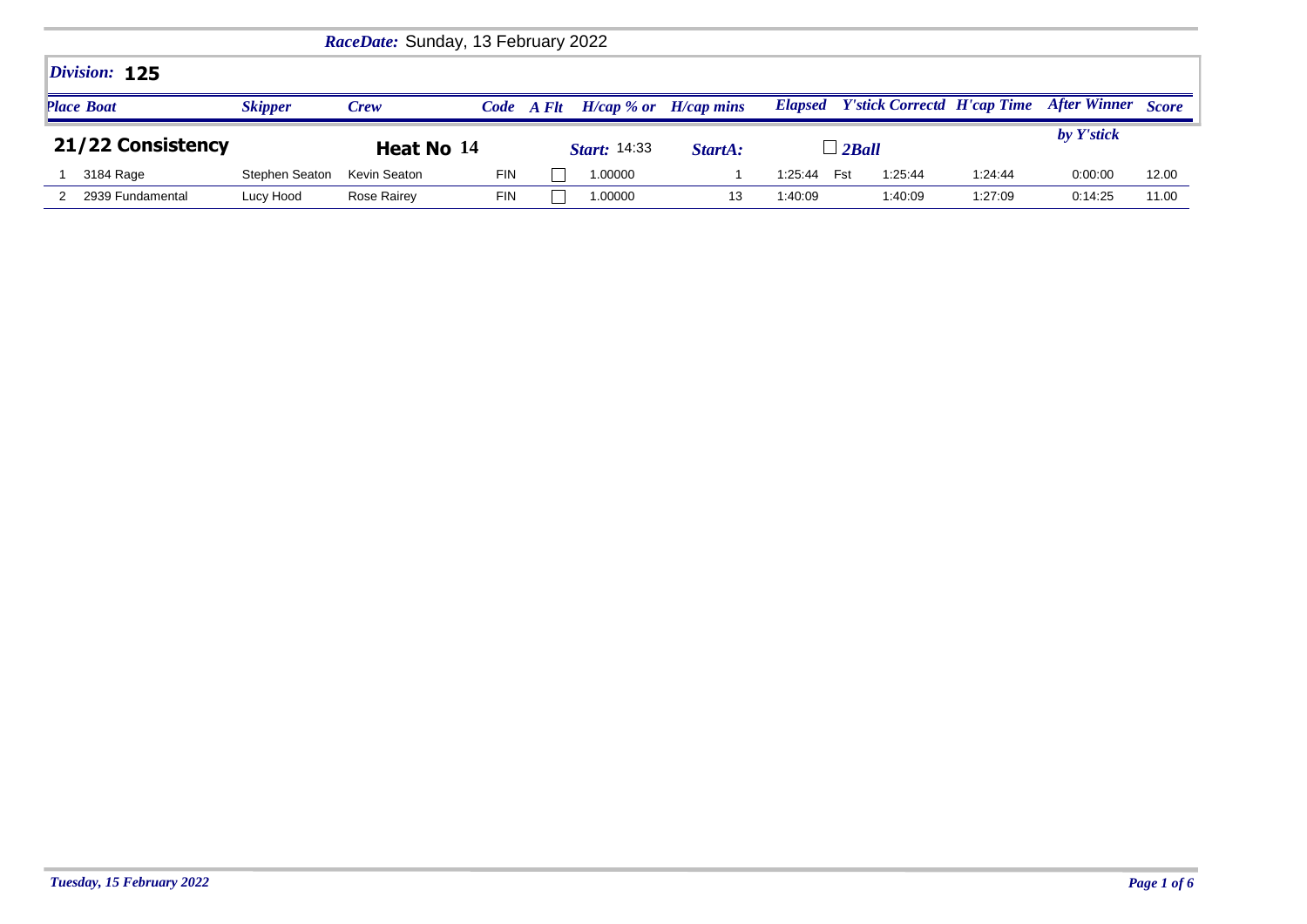|                   |                           |                   | RaceDate: Sunday, 13 February 2022      |            |       |                           |         |         |                                            |         |                     |              |
|-------------------|---------------------------|-------------------|-----------------------------------------|------------|-------|---------------------------|---------|---------|--------------------------------------------|---------|---------------------|--------------|
|                   | Division: Cruiser 1       |                   |                                         |            |       |                           |         |         |                                            |         |                     |              |
|                   | <b>Place Boat</b>         | <b>Skipper</b>    | <b>Crew</b>                             | Code       | A Flt | $H/cap$ % or $H/cap$ mins |         |         | <b>Elapsed</b> Y'stick Correctd H'cap Time |         | <b>After Winner</b> | <b>Score</b> |
| 21/22 Consistency |                           |                   | Heat No 14                              |            |       | <b>Start:</b> 14:18       | StartA: |         | $\perp$ 2 Ball                             |         | by Y'stick          |              |
|                   | N85 Whip It               | Greg Hill         | Andre, Charles, Bruce,<br>Aileen.Monica | <b>FIN</b> |       | 1.00000                   | $-13$   | 1:48:40 | Fst<br>1:48:40                             | 2:01:40 | 0:00:00             | 15.00        |
|                   | N <sub>117</sub> Renegade | <b>Ron Stokes</b> | Barry Newell, Lee<br>Rudram             | <b>FIN</b> |       | 1.00000                   | -9      | 2:00:03 | 1:53:44                                    | 2:02:15 | 0:05:04             | 14.00        |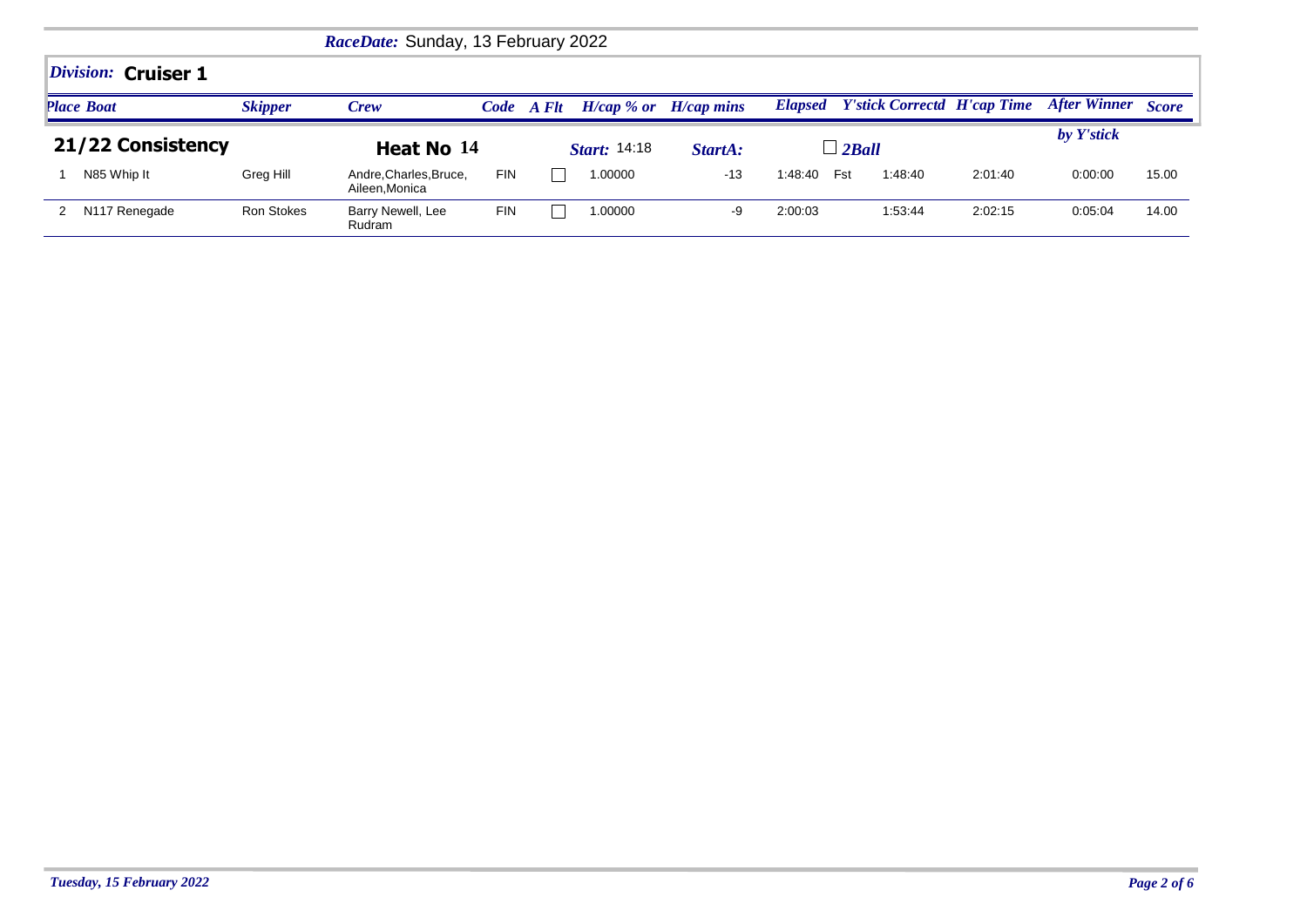|                   | RaceDate: Sunday, 13 February 2022 |                     |                                           |            |                     |                           |         |                   |                                    |         |                           |       |  |
|-------------------|------------------------------------|---------------------|-------------------------------------------|------------|---------------------|---------------------------|---------|-------------------|------------------------------------|---------|---------------------------|-------|--|
|                   | Division: Cruiser 2                |                     |                                           |            |                     |                           |         |                   |                                    |         |                           |       |  |
|                   | <b>Place Boat</b>                  | <b>Skipper</b>      | <b>Crew</b>                               |            | Code A Flt          | $H/cap$ % or $H/cap$ mins |         | <b>Elapsed</b>    | <b>Y'stick Correctd H'cap Time</b> |         | <b>After Winner Score</b> |       |  |
| 21/22 Consistency |                                    |                     | Heat No 14                                |            | <b>Start: 14:23</b> |                           | StartA: | $\lrcorner$ 2Ball |                                    |         | by Y'stick                |       |  |
|                   | N561 Going Home                    | David Feldman       | Jo, Mike, Rick & Tom                      | <b>FIN</b> |                     | 1.00000                   | 4       | 2:07:02           | 2:07:02                            | 2:03:02 | 0:08:10                   | 15.00 |  |
|                   | N39 Up Tempo                       | Don Mullaley        | Jonathan, Andrew                          | <b>FIN</b> |                     | 1.00000                   | 2       | 2:17:10           | 2:07:51                            | 2:05:59 | 0:08:59                   | 14.00 |  |
| 3                 | N37 Tiger                          | Gavin Taylor        | Paul, Maddi, Tim, Layling, B FIN<br>yron  |            |                     | 1.00000                   | $-11$   | 1:58:52           | 1:58:52<br>Fst                     | 2:09:52 | 0:00:00                   | 13.00 |  |
| (4)               | N811 Wild Card                     | <b>Gary Howlett</b> | Emilie Dornas.Rob<br>Spinks, Shauna, Tony | <b>OD</b>  |                     | 1.00000                   | ⇁       |                   |                                    |         |                           | 9.09  |  |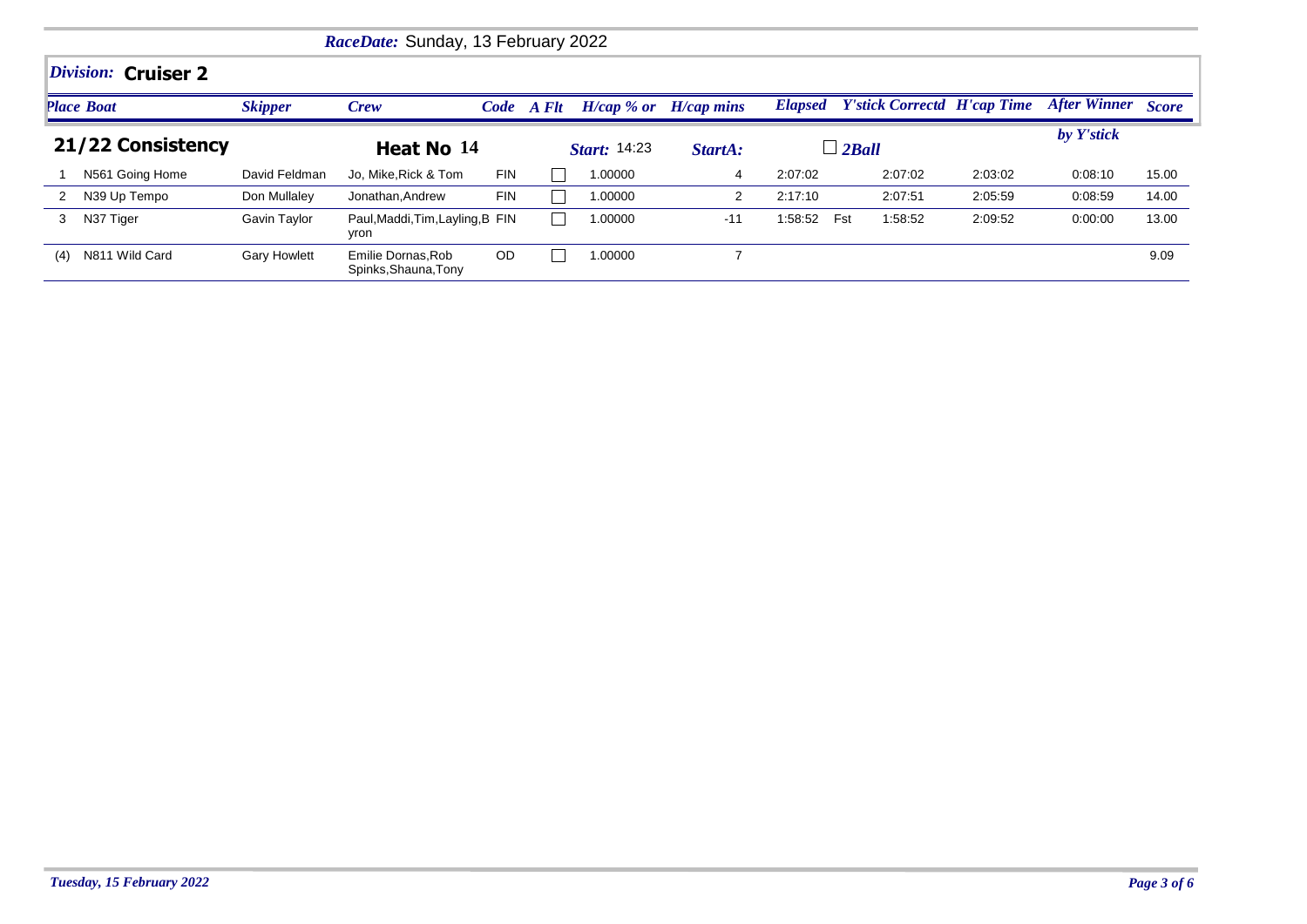|                   |                             |                | RaceDate: Sunday, 13 February 2022                    |            |            |                           |                |                |                                    |         |                           |       |  |  |  |
|-------------------|-----------------------------|----------------|-------------------------------------------------------|------------|------------|---------------------------|----------------|----------------|------------------------------------|---------|---------------------------|-------|--|--|--|
|                   | Division: Cruiser 3 4       |                |                                                       |            |            |                           |                |                |                                    |         |                           |       |  |  |  |
|                   | <b>Place Boat</b>           | <b>Skipper</b> | <b>Crew</b>                                           |            | Code A Flt | $H/cap$ % or $H/cap$ mins |                | <b>Elapsed</b> | <b>Y'stick Correctd H'cap Time</b> |         | <b>After Winner Score</b> |       |  |  |  |
| 21/22 Consistency |                             |                | Heat No 14                                            |            |            | <b>Start: 14:28</b>       | StartA:        |                | $\Box$ 2Ball                       |         | by Y'stick                |       |  |  |  |
|                   | N65 Osprey                  | Rob Loughman   | Juliann Lloyd-Smith, Tony FIN<br>Regan                |            |            | 1.00000                   | 15             | 1:55:18        | 1:47:26                            | 1:33:27 | 0:04:13                   | 15.00 |  |  |  |
| 2                 | N87 Gypsy II                | John Collier   | Chris Culll, Oliver<br>Luddington                     | <b>FIN</b> |            | 1.00000                   | 20             | 2:03:02        | 1:56:10                            | 1:37:17 | 0:12:57                   | 14.00 |  |  |  |
| 3                 | N980 Déjà vu Too            | David DiLillo  | Aisha Di Lollo, John<br>WardJulian                    | <b>FIN</b> |            | 1.00000                   | 15             | 1:52:46        | 1:56:09                            | 1:40:42 | 0:12:56                   | 13.00 |  |  |  |
| 4                 | M7264 Reddy or Knot         |                | Graeme Pennifold Melita Pennifold, Susie<br>Hood      | <b>FIN</b> |            | 1.00000                   | 0              | 1:43:13        | Fst<br>1:43:13                     | 1:43:13 | 0:00:00                   | 12.00 |  |  |  |
| 5                 | N56 Masquerade              | Owen Randell   | Angus Baird                                           | <b>FIN</b> |            | 1.00000                   | 25             | 2:12:28        | 2:07:37                            | 1:43:32 | 0:24:24                   | 11.00 |  |  |  |
| 6                 | N <sub>200</sub> Accordando | Ross Cargill   | Peter Heydenrch Ross<br>Cargil, Andy Oldhamn<br>Plant | <b>FIN</b> |            | 1.00000                   | 9              | 1:56:38        | 1:53:20                            | 1:44:35 | 0:10:07                   | 10.00 |  |  |  |
|                   | N28 Windmill                | Ben Ralph      | Gray Ralph, Miller                                    | <b>FIN</b> |            | 1.00000                   | 10             | 1:46:25        | 1:57:04                            | 1:46:04 | 0.13.51                   | 9.00  |  |  |  |
| 8                 | N <sub>1212</sub> Seafly    | Nick Clayton   | Janet, Jo                                             | <b>FIN</b> |            | 1.00000                   | 1              | 1:45:44        | 1:49:54                            | 1:48:52 | 0:06:41                   | 8.00  |  |  |  |
| 9                 | N133 Meggie 2               | Peter Twiby    | Ruth                                                  | <b>FIN</b> |            | 1.00000                   | 0              | 2:04:02        | 1:51:53                            | 1:51:53 | 0:08:40                   | 7.00  |  |  |  |
|                   | (10) N1 Adrenalin Rush      | lan Smart      | Garry, Jo                                             | OD         |            | 1.00000                   | 10             |                |                                    |         |                           | 5.17  |  |  |  |
|                   | (14) N111 Stella            | Peter Snow     | <b>Ruth Wilson</b>                                    | <b>DNF</b> |            | 1.00000                   | 30             |                |                                    |         |                           | 2.00  |  |  |  |
|                   | (14) N88 True Blue          | Greg Sexton    | Clare Bradshaw, Paul<br>Sexton                        | <b>DNF</b> |            | 1.00000                   | $\overline{c}$ |                |                                    |         |                           | 2.00  |  |  |  |
|                   | (28) N64 Porridge           | Susie Hood     | Andy Hood                                             | <b>DNS</b> |            | 1.00000                   | $\overline{7}$ |                |                                    |         |                           | 0.00  |  |  |  |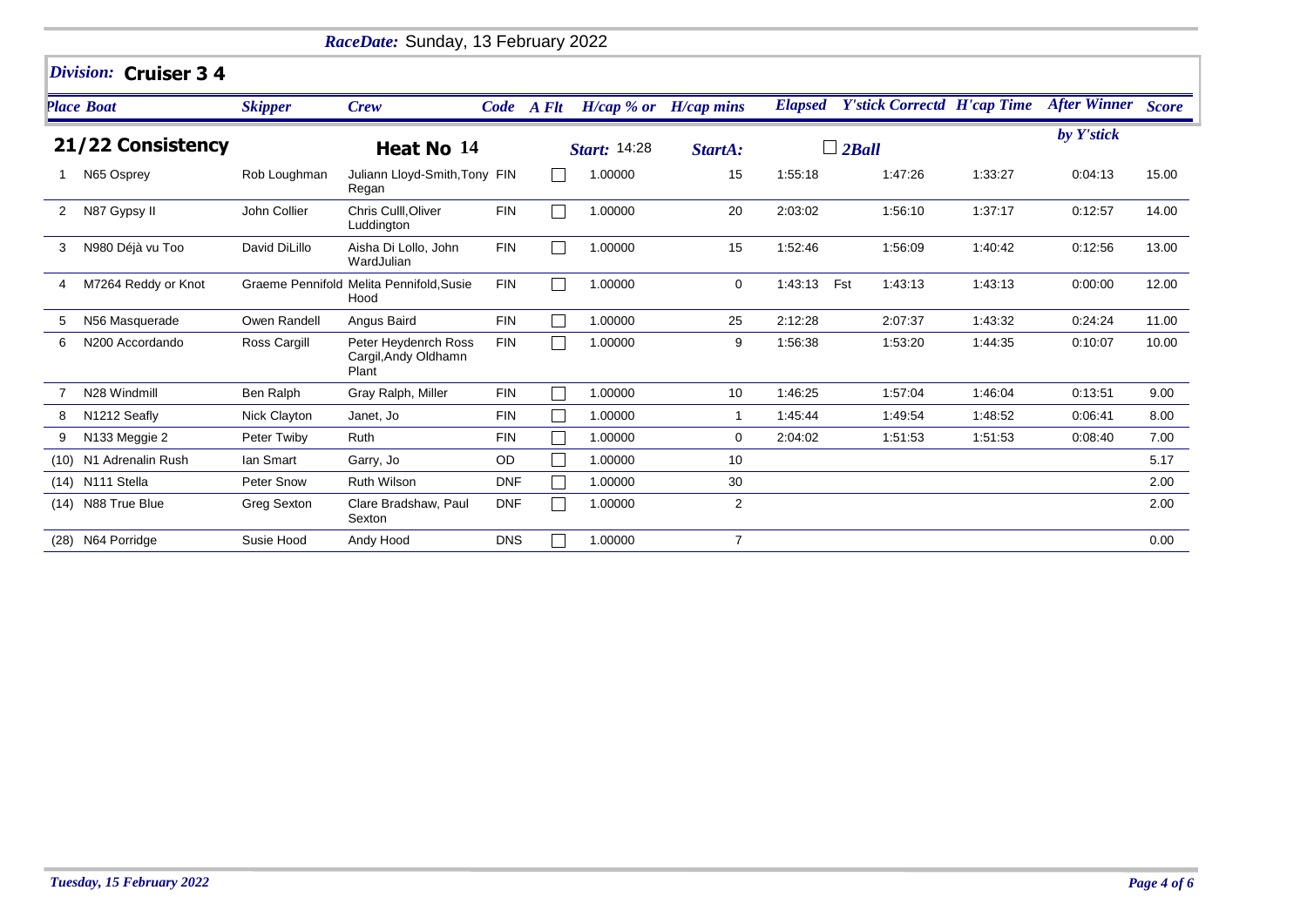|      |                                     |                          | RaceDate: Sunday, 13 February 2022 |            |                         |                           |               |                |                                    |         |                    |       |
|------|-------------------------------------|--------------------------|------------------------------------|------------|-------------------------|---------------------------|---------------|----------------|------------------------------------|---------|--------------------|-------|
|      | Division: H16                       |                          |                                    |            |                         |                           |               |                |                                    |         |                    |       |
|      | <b>Place Boat</b>                   | <b>Skipper</b>           | <b>Crew</b>                        |            | Code A Flt              | $H/cap$ % or $H/cap$ mins |               | <b>Elapsed</b> | <b>Y'stick Correctd H'cap Time</b> |         | After Winner Score |       |
|      | 21/22 Consistency                   |                          | Heat No 14                         |            |                         | <b>Start: 14:38</b>       | StartA: 14:38 |                | $\Box$ 2Ball                       |         | by Y'stick         |       |
|      | 115666 Budgie Smuggler              | <b>Trevor Hughes</b>     | Elizabeth Smith                    | <b>FIN</b> |                         | 1.00000                   | 16            | 1:43:34        | 1:43:34                            | 1:27:34 | 0.06:10            | 45.00 |
|      | 114587 Barely Legal                 | Sven Paschburg           | Kat Hoy                            | <b>FIN</b> | $\overline{\mathbf{v}}$ | 1.00000                   | 10            | 1:39:14        | 1:39:14                            | 1:29:14 | 0:01:50            | 44.00 |
|      | 114872 Blew By You                  | Darren Smith             | Clare Bisgood                      | <b>FIN</b> | $\overline{\mathbf{v}}$ | 1.00000                   | 6             | 1:37:24        | Fst<br>1:37:24                     | 1:31:24 | 0:00:00            | 43.00 |
|      | 111984 Six-1-go                     | <b>Steve Harland</b>     | Toni Ilich                         | <b>FIN</b> |                         | 1.00000                   | 15            | 1:46:49        | 1:46:49                            | 1:31:49 | 0:09:25            | 42.00 |
| 5    | 111957 Piston Broke                 | John Bateson             | <b>Renea Hawkins</b>               | <b>FIN</b> |                         | 1.00000                   | 15            | 1:47:37        | 1:47:37                            | 1:32:37 | 0:10:13            | 41.00 |
| 6    | 39 Monkey Business                  | <b>Russell Whitfield</b> | Nat Whitfield                      | <b>FIN</b> |                         | 1.00000                   | 15            | 1:47:50        | 1:47:50                            | 1:32:50 | 0:10:26            | 40.00 |
|      | 115122 Tektite                      | Phil Smyth               | <b>Graeme Fisher</b>               | <b>FIN</b> | $\overline{\mathbf{v}}$ | 1.00000                   | 11            | 1:44:38        | 1:44:38                            | 1:33:38 | 0:07:14            | 39.00 |
| 8    | 114630 Liquid Asset                 |                          | Brad Quartermain Tayla Woodhead    | <b>FIN</b> | $\blacktriangledown$    | 1.00000                   | 9             | 1:42:51        | 1:42:51                            | 1:33:51 | 0:05:27            | 38.00 |
| 9    | 43 Sails Machine                    | <b>Glenn Fairey</b>      | Nat Eldridge                       | <b>FIN</b> | $\blacktriangledown$    | 1.00000                   | 10            | 1:44:08        | 1:44:08                            | 1:34:08 | 0:06:44            | 37.00 |
| 10   | 115082 Fat Chance                   | Rod Hodgkin              | Lucy Bromell                       | <b>FIN</b> | $\overline{\mathbf{v}}$ | 1.00000                   | 12            | 1:47:19        | 1:47:19                            | 1:35:19 | 0:09:55            | 36.00 |
| 11   | 114659 Hobie Wan Kenobi Andy Peryer |                          | Anna Perver                        | <b>FIN</b> |                         | 1.00000                   | 13            | 1:49:09        | 1:49:09                            | 1:36:09 | 0:11:45            | 35.00 |
| 12   | 115318 Orange Whip ? HC Cam Owen    |                          | Suzzi Ghent                        | FIN        | $\blacktriangledown$    | 1.00000                   | $\mathbf 1$   | 1:38:02        | 1:38:02                            | 1:37:02 | 0:00:38            | 34.00 |
| 13   | 112059 For Play                     | Peter Hancock            | <b>Teighan Lemmey</b>              | <b>FIN</b> | $\blacktriangledown$    | 1.00000                   | 8             | 1:45:05        | 1:45:05                            | 1:37:05 | 0:07:41            | 33.00 |
| 14   | 115092 One More                     | <b>Jess Symonds</b>      | <b>Stuart Collison</b>             | <b>FIN</b> | $\overline{\mathbf{v}}$ | 1.00000                   | 8             | 1:45:41        | 1:45:41                            | 1:37:41 | 0:08:17            | 32.00 |
| 15   | 114735 No Excuse                    | Phil Epps                | Caitlyn Epps                       | <b>FIN</b> | $\overline{\mathbf{v}}$ | 1.00000                   | 1             | 1:40:03        | 1:40:03                            | 1:39:03 | 0:02:39            | 31.00 |
| (16) | 113656 Breeze N By                  | Mark Landwehr            | <b>Michael Verrall</b>             | OD         |                         | 1.00000                   | 11            |                |                                    |         |                    | 25.42 |
| (16) | 114584 Bobcat II                    | Reid Champion            | <b>Graham Cuckow</b>               | OD         |                         | 1.00000                   | 17            |                |                                    |         |                    | 10.67 |
| (19) | 110328 Lorie                        | Paul Christofel          | Quode Jarrett                      | <b>DNF</b> |                         | 1.00000                   | 0             |                |                                    |         |                    | 27.00 |